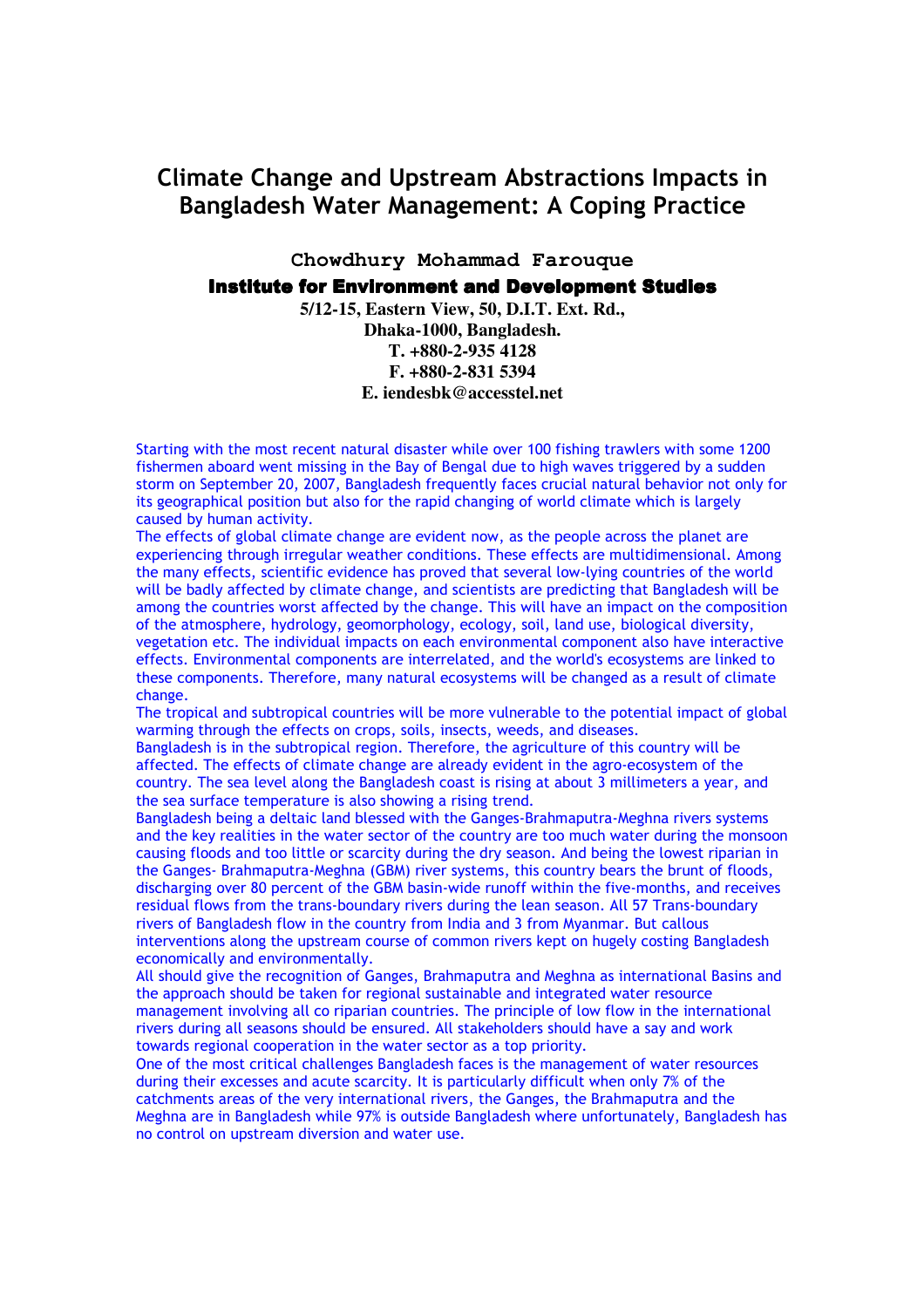The Indian River-linking Project (IRLP) is an euphemism for a massive plan for diversion of waters from the international rivers that flow down the Himalayas into the Indian plains. The objective is to transfer waters from the international/common rivers into the vast internal network of waterways of India. That such trans-river diversion of significant quantum of waters would effectively reduce the historical flows of the major rivers into the lower riparian Bangladesh can hardly be debated. It is somewhat reassuring to note that an international conference on Transboundary Rivers: Impact of the Indian River-Linking Project held last year in Dhaka with a set of recommendations. To be fair, these are very useful ones, but to be realistic, these very suggestions have indeed been adorning the conclusion ceremonies of almost all the meetings on water resources during the past two decades or more in the three countries (Bangladesh, India & Nepal) of the region.

Bangladesh has Treaty with India but the Treaty provisions are not being honored. At present India is building another hydro electricity plant on Barak River in India above Bangladesh's Sylhet district without sharing information or consulting with Bangladesh. It will have farreaching impact in the entire North East and South Eastern part of Bangladesh as the country is experiencing in her North West and South West parts due to Farakka dam on the Ganges. No amount of aid will be able to mitigate the suffering of the people, economy, agriculture and environment if one after another common rivers are diverted unilaterally. Water should be included in all peace and development talks with India and other neighbors.

Bangladesh does not wish to make the water issue an international one unless it is pushed back to the wall. In 1976, Bangladesh had to raise the issue of the sharing of the Ganges water at the UN General Assembly. Despite strong opposition from India, the General Assembly found the issue as one that might endanger peace and stability in the region.

India realized that there was no way to get out of the issue and agreed to a Consensus Statement of the President of the General Assembly, rather than a UN General Assembly resolution. The statement of November 26, 1976, urged India to commence negotiations immediately with Bangladesh, that eventually resulted in the conclusion of the 1977 Ganges Water Agreement.

Another agreement was signed in 1996. India has only to abide by the provisions of the 1996 Ganges Water Treaty and rules of international law on uses of international/trans-boundary rivers. This is not a big ask from India because India has to respond to the lawful right of Bangladesh on uses of waters of common rivers through cooperative basis.

The construction of Farakka Barrage and its operation in 1975 demonstrates that if India wants to undertake interventions (such as dam, barrage, or other river construction work) on the natural flow of trans-boundary rivers, it will do so despite Bangladesh's opposition. India is an upper riverine country and is placed in an advantageous position vis  $a$  vis lower riverine Bangladesh. Bangladesh does realize this hard fact.

The people of Bangladesh always remember with respect the support and cooperation extended by the people of India during our liberation war. The people of Bangladesh are basically democratic minded, non-communal and value good neighborly relation. We are always proud to have a vast neighboring country like India with significant resources. India is perceived as "big brother" by its small neighbors. The people of Bangladesh always extended their hands of cooperation and goodwill in the past and they are ready to do so in the future. However, it is a universally accepted fact that good neighborly relation is not a one-way traffic. If the United States can show respect for a weaker neighbor like Mexico in resolving the issue of sharing water resources of Colorado River, India could show similar attitude towards Bangladesh.

The UN Conference on Environment and Development in its Agenda 21 emphasizes the importance of Integrated Water Resource Management (IWRM). The core point of IWRM is development of all aspects of entire basin in a basin wide approach, that all relevant agencies of the government and water users must be involved in the planning process and that the goal should be use of water resources in a manner that is sustainable, taking into account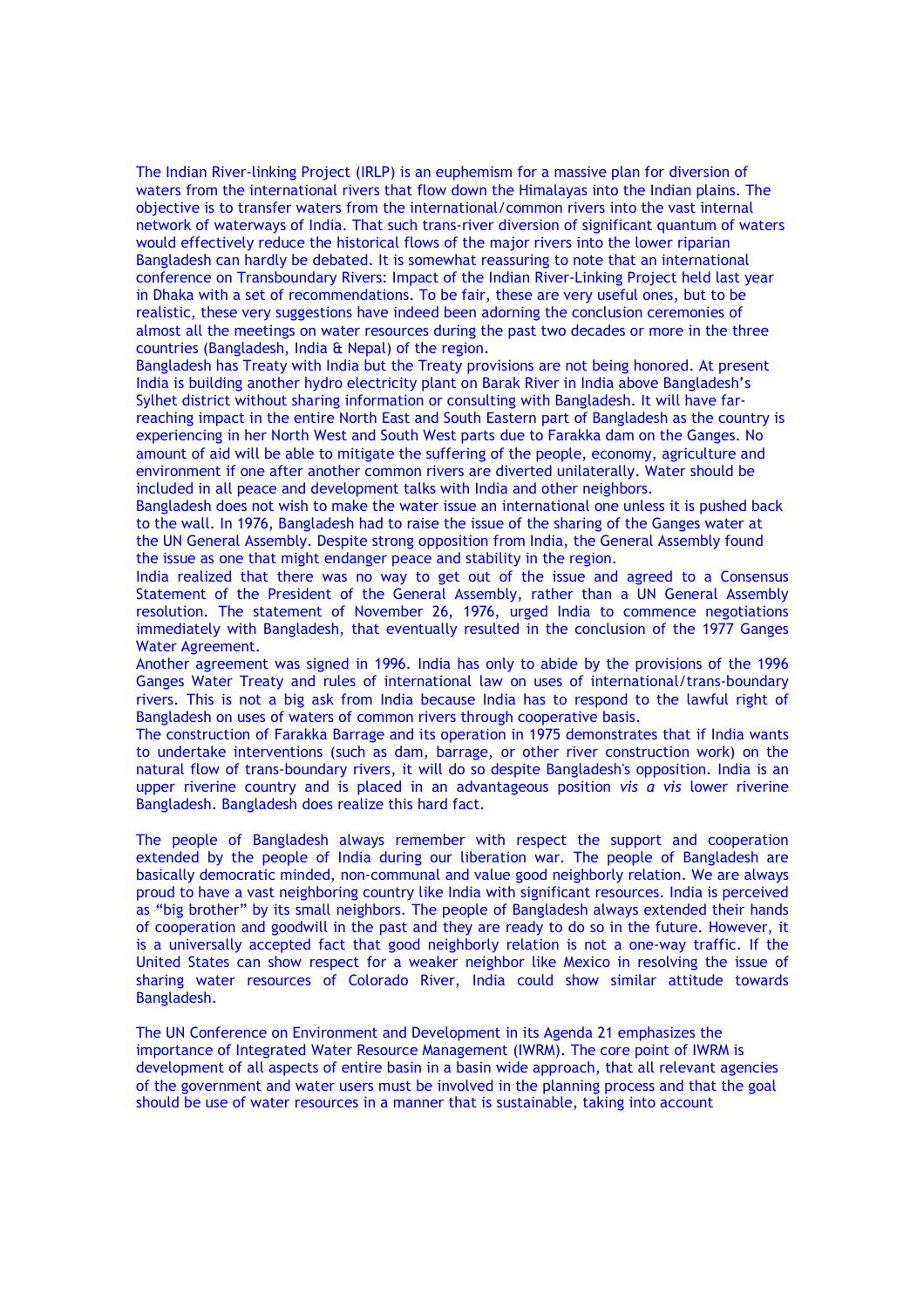environment protection, economic development and social well-being. Friendly countries and United Nation are to come forward to the aid of Bangladesh's water problems.

Bangladesh is an agro-economy based developing country. There is no doubt that its agriculture seriously effected by the climate change and that accelerated by upstream abstractions in Trans-boundary rivers. Loss in agriculture would increase many social problems, and force the import of food, which will require spending of hard currency.

Therefore, from now on, adaptation and awareness about the impact of climate change and upstream abstractions in agriculture, and many other sectors, are imperative for the development of Bangladesh. In this respect, the government, the people of Bangladesh and international bodies will have to work untidily to adopt and cope with the manifold disasters particularly and immediately in agriculture sector.

'Dhap' cultivation: An indigenous coping practice: The 'Dhap' cultivation is an indigenous agricultural practice to extend farming in wetlands and adopt the farming in flood-affected areas in the country.

Floating 'Dhap' (raft like) producing substantial quantity of kochu i.e. esculent root and its subsidiary production, lati i.e. tendrila, the local vegetables in Bil Baghiya in Rajoir & Kotalipara upazila under Madaripur district in Bangladesh. The area is located nearly 200 km south-west of the capital Dhaka.

Bil Baghiya, a famous and huge wetland that remained under water most of the time of the year. The adverse weather and natural hazards like flood and extreme hot climate damage its natural vegetation and fish wealth. Other than producing some sweet water fish this huge wetland remained as a non-productive water body for centuries long. From recent past few areas, where water is dried up or water level reduces to few inches deep in dry season, have been put under some rice cultivation; but that also sometimes swept away by flood or heavy rainfall. The recently started "Dhap" cultivation has created a revolution in this wetland. Few innovative minded energetic people live adjacent to this wetland, recently started to think to make the best use of this wetland productively in the existing and changing climate as well and also to innovate some ways to promote livelihood of the surrounding people from this water body. They found that naturally grown water-hyacinth is massive in the water body which prompted them to think if this water-hyacinth could be used anyway towards implementing some ideas cropped up in their minds.

As an experiment firstly they earmarked few square meter of water-hyacinth area and started dumping of the surrounding areas' water-hyacinth in the earmarked area to build a floating bed. The dumping resulted in forming an immediately viable raft bed (locally called 'Dhap') by the perished water-hyacinth. The farmers found the bed is quite feasible for farming and they decided to plant the saplings of esculent root. Within few weeks the esculent roots grown up and started producing tendril, which is also a very good and tasty vegetable. The experiment found to have been very successful and this 'Dhap" farming has extended to Baikanthapur, Tetulbari, Hijalbari of this Bil Baghiya which is stretched to few square kilometers area. According to some agricultural experts the 'Dhap' is very much potential for producing the valuable kitchen item including turmeric and few other vegetables in all weather including extreme rainfall, flood, draught, hot and any other inclement weather.

While talking with IEDS the farmers of this 'Dhap" farming told that they prepared a number of Dhap which is 30-35 yards long and nearly 10 yards breadth. To prepare Dhap only BDT. 500- 700 costs and to make the 'Dhap' cultivable 15 to 20 days are required. After it becomes cultivable the kochu i.e. esculent saplings are planted which within 10 weeks grown mature and then it starts producing *lati* i.e. tendril. No extra fertilizer and irrigation is necessary; because perished water-hyacinth becomes good fertilizer and water is available under the bed. Every week the farmer sale lati of taka 300 and this sale is continued for 3/4 months. After that every plant of matured esculent root became 3/4 kg wait and is sold BDT. 15-20 taka each. Every 'Dhap' produce nearly 100 esculent roots.

The farmers become very much confident that they would be able to run this farming as a part of their climate proofing activities and they are thinking to strengthen the Dhap to use it for